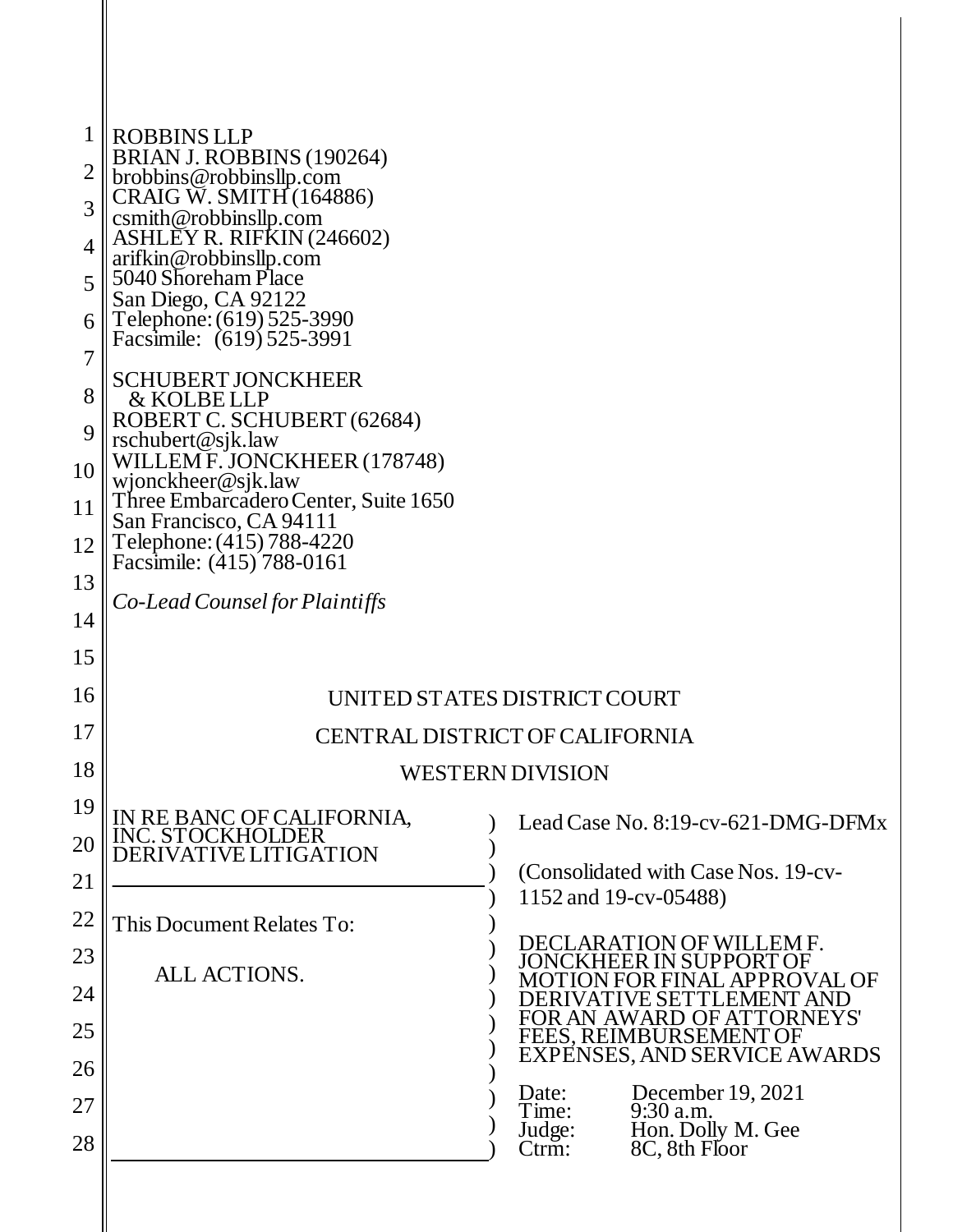I, Willem F. Jonckheer, declare as follows:

2 3 4 5 6 7 8 1. I am a partner with Schubert Jonckheer & Kolbe LLP ("SJK"), Co-Lead Counsel for plaintiffs Kristopher Gordon and Colleen Witmer. I am duly licensed to practice law in the State of California and admitted to practice before this Court. I submit this declaration in support of Plaintiffs' Motions for (a) Final Approval of Derivative Settlement and (b) an Award of Attorneys' Fees, Reimbursement of Expenses and Service Awards. I have personal knowledge of the matters stated herein and, should I be called upon, I could and would testify competently thereto.

9 10 11 12 13 14 15 16 17 18 2. On September 27, 2021, the Court entered the Amended Preliminary Approval Order preliminarily approving the Settlement and approving the form and manner of the proposed Notice and Summary Notice to stockholders. <sup>1</sup> Pursuant to the terms of the Stipulation, and in accordance with the Amended Preliminary Approval Order, (i) on October 8, 2021, nominal defendant Banc of California, Inc. ("Banc") filed with the U.S. Securities and Exchange Commission ("SEC") a Form 8-K stating that a settlement of the Action had been reached and that the Court had granted preliminary approval thereof, attaching a copy of the Amended Stipulation of Settlement and the Notice; (b) on or about October 8, 2021, Banc published a copy of the Summary Notice with Investor's Business Daily. As of the date below, no objections have been received by Plaintiffs' Counsel.

19 20 21 22 23 3. The Notice and Summary Notice set forth, *inter alia*, the date and location of the final Settlement Hearing, the history of the litigation, the Parties' contentions, the reasons for the Settlement, the claims that will be released if the Settlement is approved, the anticipated motion for an award of attorneys' fees and reimbursement of expenses to be filed by Co-Lead Counsel by October 29, 2021, the procedure for objecting to the

24 25

 $\overline{a}$ 

<sup>26</sup> 27 28 <sup>1</sup> All capitalized terms used herein shall have the same meanings as set forth in the Amended Corrected Stipulation and Agreement of Settlement dated September 27, 2021 (ECF No. 127) and Memorandum of Points and Authorities in Support of Plaintiffs' Motion for Final Approval of Derivative Settlement ("Final Approval Memorandum"), filed concurrently herewith.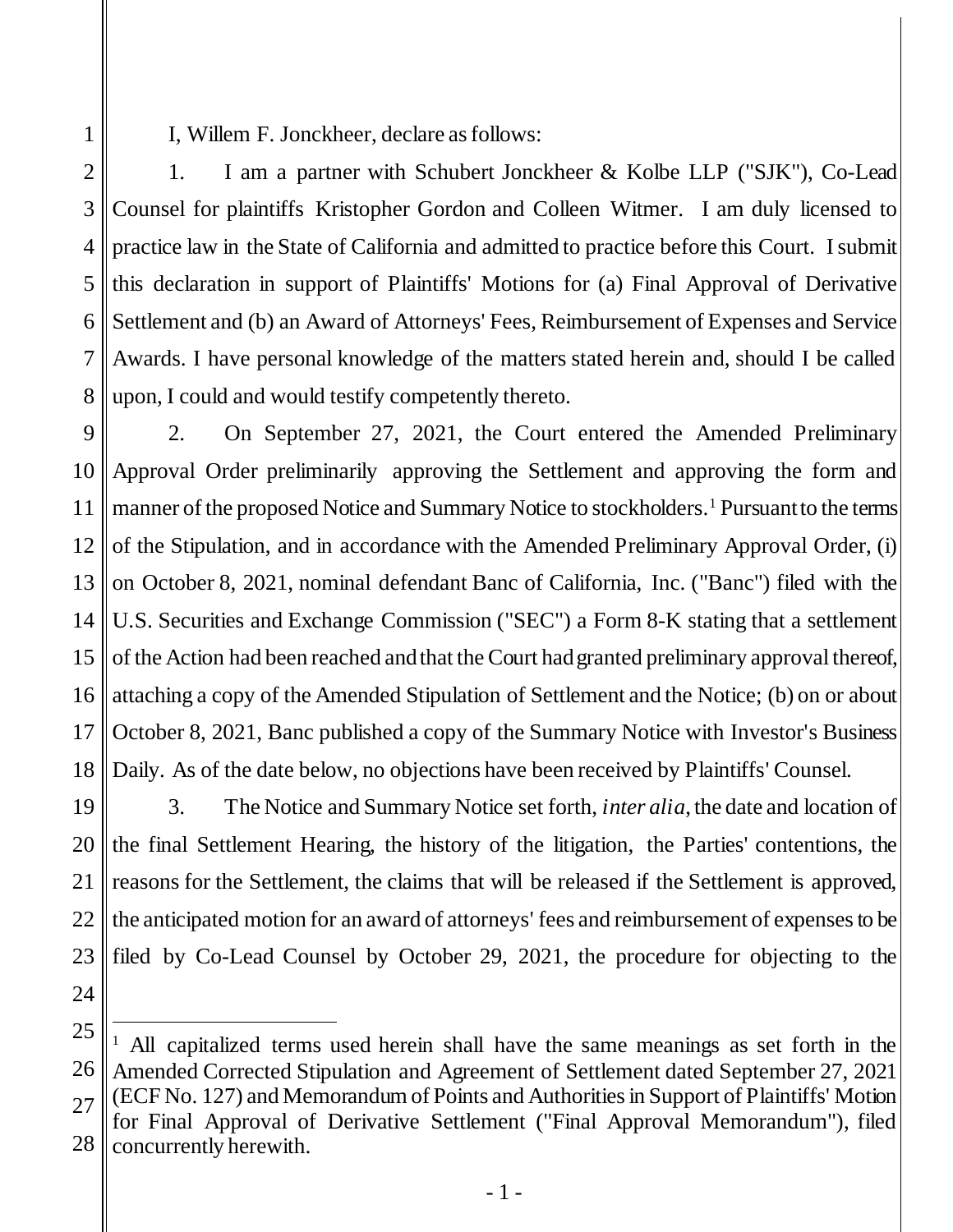1 2 Settlement, including the requested attorneys' fee award and reimbursement of expenses, and the deadline to object to the Settlement and the requested attorneys'fee award.

3 4 5 6 7 8 9 10 4. As discussed below, and in the Final Approval Memorandum, the Settlement is an excellent result for Banc. As a result of Plaintiffs' Counsel's litigation efforts and the Settlement, Banc has adopted changes to its corporate governance, which Banc's Board acknowledges constitute a substantial benefit to Banc and its stockholders. Central among the improvements are Banc's acknowledgment that Plaintiffs' litigation efforts were substantial and material factors contributing to ongoing changes to Board composition, including the appointment of new independent directors James A. Barker and Andrew Thau to the Board, and the adoption of a new stand-alone whistleblower policy at Banc.

11 12 13 5. These reforms will materially improve Banc's corporate governance and strengthen transparency and independent oversight, and are designed to make Banc's fiduciaries more effective representatives of the stockholders after a tumultuoustime.

14 15 16 17 18 6. As further discussed below, and for the reasons explained in the memorandum of law in support of an award of attorneys' fees and expenses and service award ("Fee and Expense Memorandum"), for achieving these reforms, Plaintiffs' Counsel are entitled to an award of attorneys' fees and reimbursement of expenses under the substantial benefit doctrine, pursuant to the factors applied in the Ninth Circuit.

19 20 21 22 23 24 25 26 7. This declaration sets forth: (a) the nature of the claims asserted in the Action and the various complaints that were filed; (b) the principal proceedings to date, including in the consolidated action; (c) the legal services provided by Plaintiffs' Counsel; (d) the negotiations leading to the Settlement; (e) a description of the terms of the Settlement and the reasons why the Settlement is fair, reasonable, and adequate, and in the best interests of Banc and its stockholders; (f) certain information concerning the lodestar and expenses incurred by Plaintiffs' Counsel; and (g) the reasons why Plaintiffs' requested fee and expense award in the amount of \$1.5 million is fair and reasonable and should be approved.

28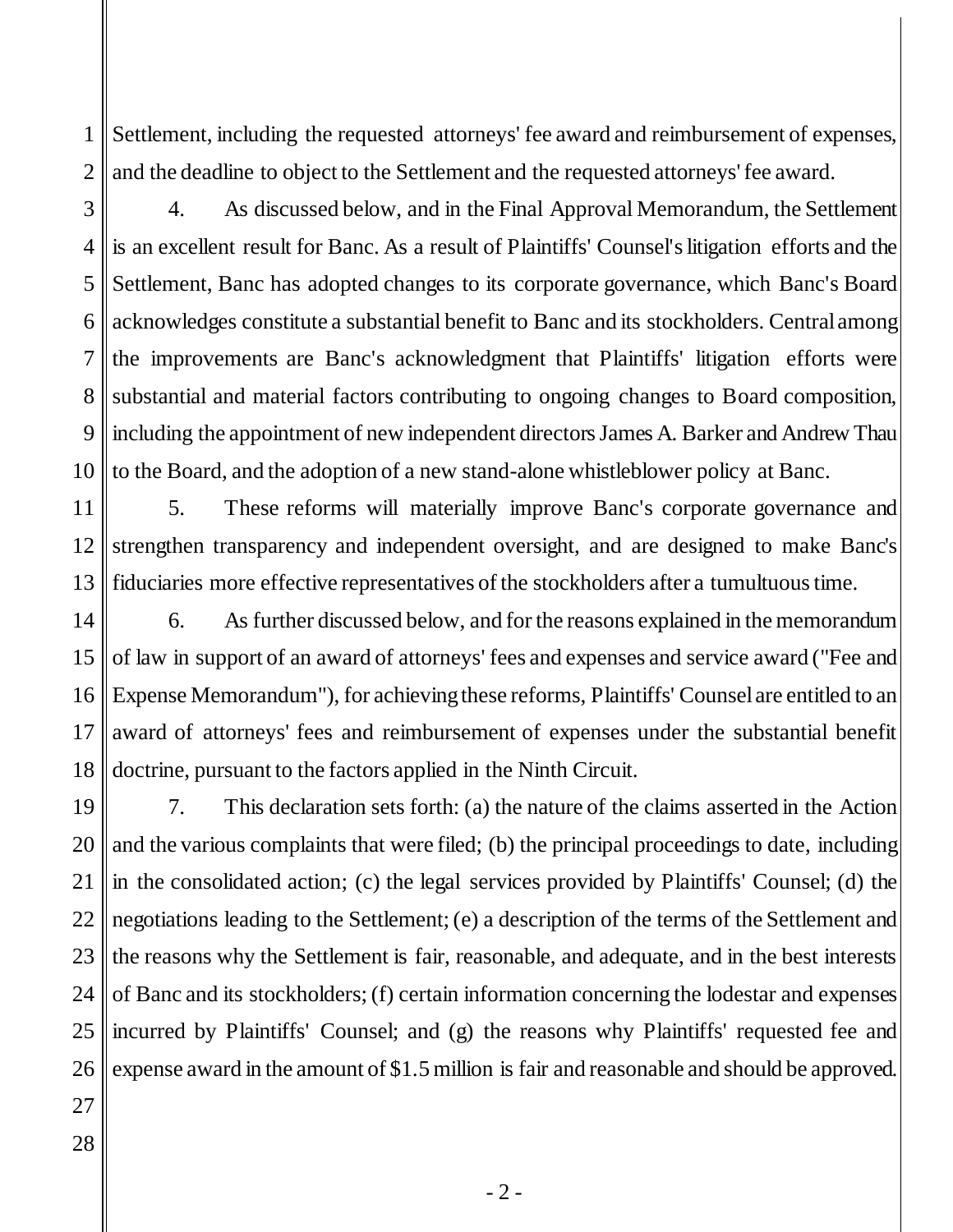#### 1 **A. Factual Background.**

2 3 4 5 8. On October 18, 2016, a blog post by "Aurelius" entitled "BANC: Extensive Ties to Notorious Fraudster Jason Galanis Make Shares Un-Investible" alleged a web of improper relationships between Jason Galanis ("Galanis"), a Los Angeles financier and convicted fraudster, and Banc's then-current senior managers (the "Aurelius Blog").

6 7 8 9 10 11 12 13 9. Banc publicly responded to the Aurelius Blog the same day, stating in a press release that "[t]he Company's Board of Directors has been aware of matters relating to Jason Galanis including certain claims he had made suggesting an affiliation with members of the Company, its Board, and/or its Executive team. The Board, acting through its Disinterested Directors, immediately initiated a thorough independent investigation led by Winston & Strawn, and has received regular reports including related to regulatory and governmental communications over the past year."Banc's press release went on to discredit the allegations in the Aurelius Blog.

14 15 16 17 10. On or about October 27, 2016, Banc received an inquiry from its independent auditor, KPMG LLP, raising concerns about allegations of "inappropriate relationships with third parties" and "potential undisclosed related party relationships. The Board created a Special Committee to investigate those concerns.

18 19 20 11. On January 23, 2017, Banc reported the Special Committee's conclusion that the Galanis allegations as they related to Banc were not true. The Special Committee also reported that the October 18, 2016 press release contained inaccurate statements.

21 22 12. The SEC also commenced an investigation around this time, captioned *In the Matter of Banc of California*, Case No. NY-09592.

23 24 25 26 27 28 13. On January 23, 2017, the securities fraud class action *In re Banc of California Securities Litigation*, Case No. SACV 17-00118 (C.D. Cal.) (the "Securities Action") was filed. The Securities Action alleged that Banc, former Banc Chief Executive Officer Steven A. Sugarman and former Banc Chief Financial Officer James J. McKinney made false and misleading statements to Banc investors in connection with the allegations reported in the Aurelius Blog. The Securities Action was settled in 2020.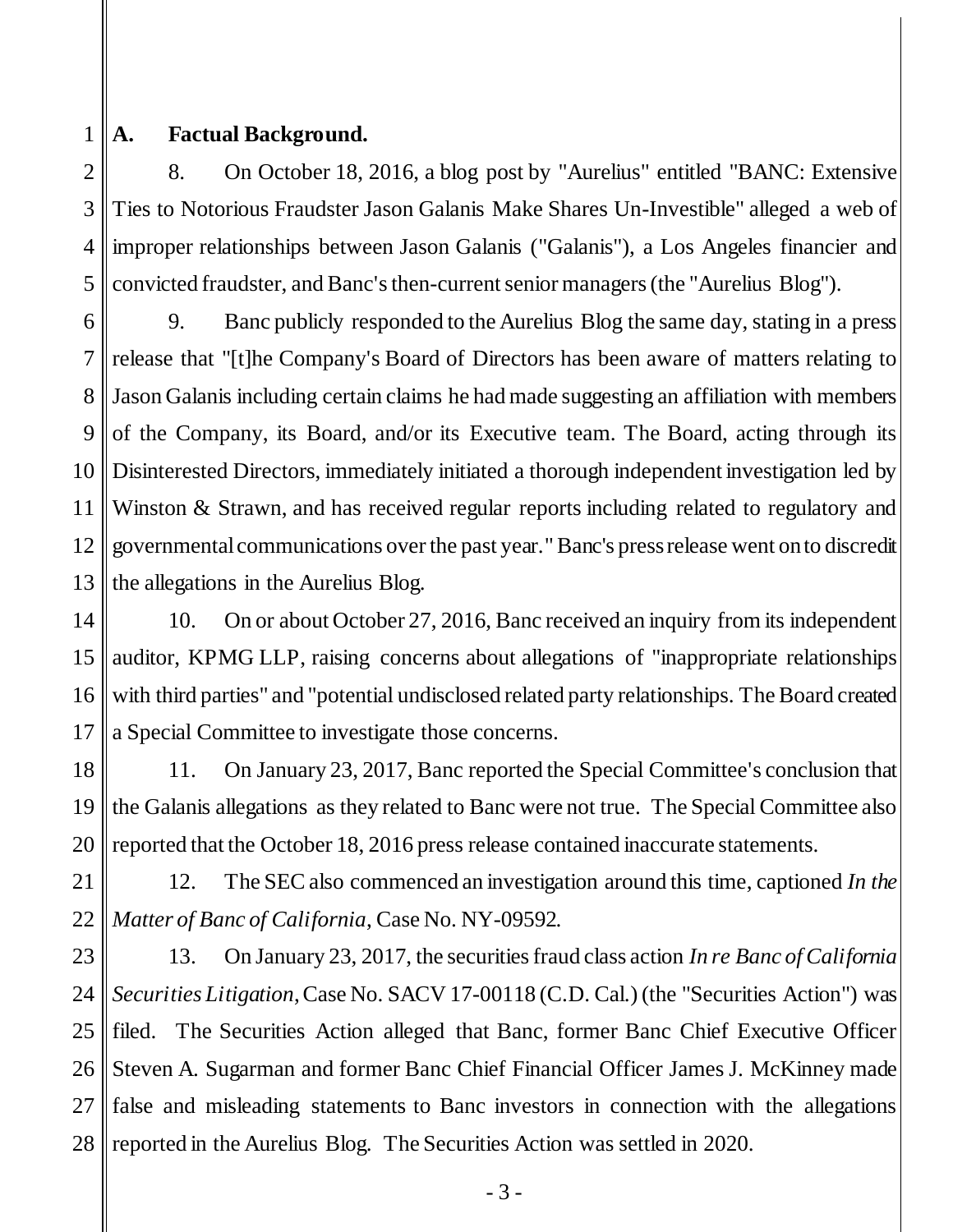# 1

### **B. The Gordon Demand Futility Action.**

2 3 4 5 6 7 8 9 14. On September 26, 2017, plaintiff Gordon filed a stockholder derivative action captioned *Gordon v. Sznewajs, et al.,* Case No. 8:17-cv-1678 (C.D. Cal.), alleging certain individuals—who constituted a majority of Banc's Board at the time—breached their fiduciary duties in connection with, among other things, the Board's response to the allegations made in the Aurelius Blog, and an alleged web among directors of improper relationships and conflicts of interest, as detailed in a wrongful termination lawsuit filed against Banc by former executive Jeffrey T. Seabold ("Seabold") (the "*Gordon* Demand Futility Action").

10 11 12 13 14 15 16 15. Gordon alleged he was excused from making a pre-litigation stockholder demand to investigate the wrongdoing described in the *Gordon* Demand Futility Action because a majority of the Board was conflicted and faced substantial personal liability for the conduct described in the *Gordon* Demand Futility Action. By Order dated June 13, 2018, the Court granted Defendants' motions to dismiss the *Gordon* Demand Futility Action, with leave to amend. On June 22, 2018, Gordon filed a notice of voluntary dismissal of the *Gordon* Demand Futility Action.

17

# **C. Plaintiffs'Litigation Demands Pursuant to Maryland Law.**

18 19 20 21 22 23 16. Meanwhile, on November 17, 2017, Witmer sent a written demand to Banc's Board demanding the Board investigate and, if appropriate, pursue litigation relating to facts substantially similar to those alleged in the *Gordon* Demand Futility Action, including undisclosed relationships between certain of then-current top executives at Banc and Galanis, other undisclosed conflicts of interest and related party transactions involving members of the Board, and alleged accounting manipulations (the "Witmer Demand").

24 25 26 17. On January 8, 2018, Banc responded to the Witmer Demand, stating that the Company would not initiate any investigation in response until the related, then-pending *Gordon* Demand Futility Action was resolved.

27 28 18. On February 12, 2018, Witmer filed the stockholder derivative action captioned *Witmer v. Sugarman, et al.*, Case No. 8:18-cv-00246 (C.D. Cal.) ("First *Witmer*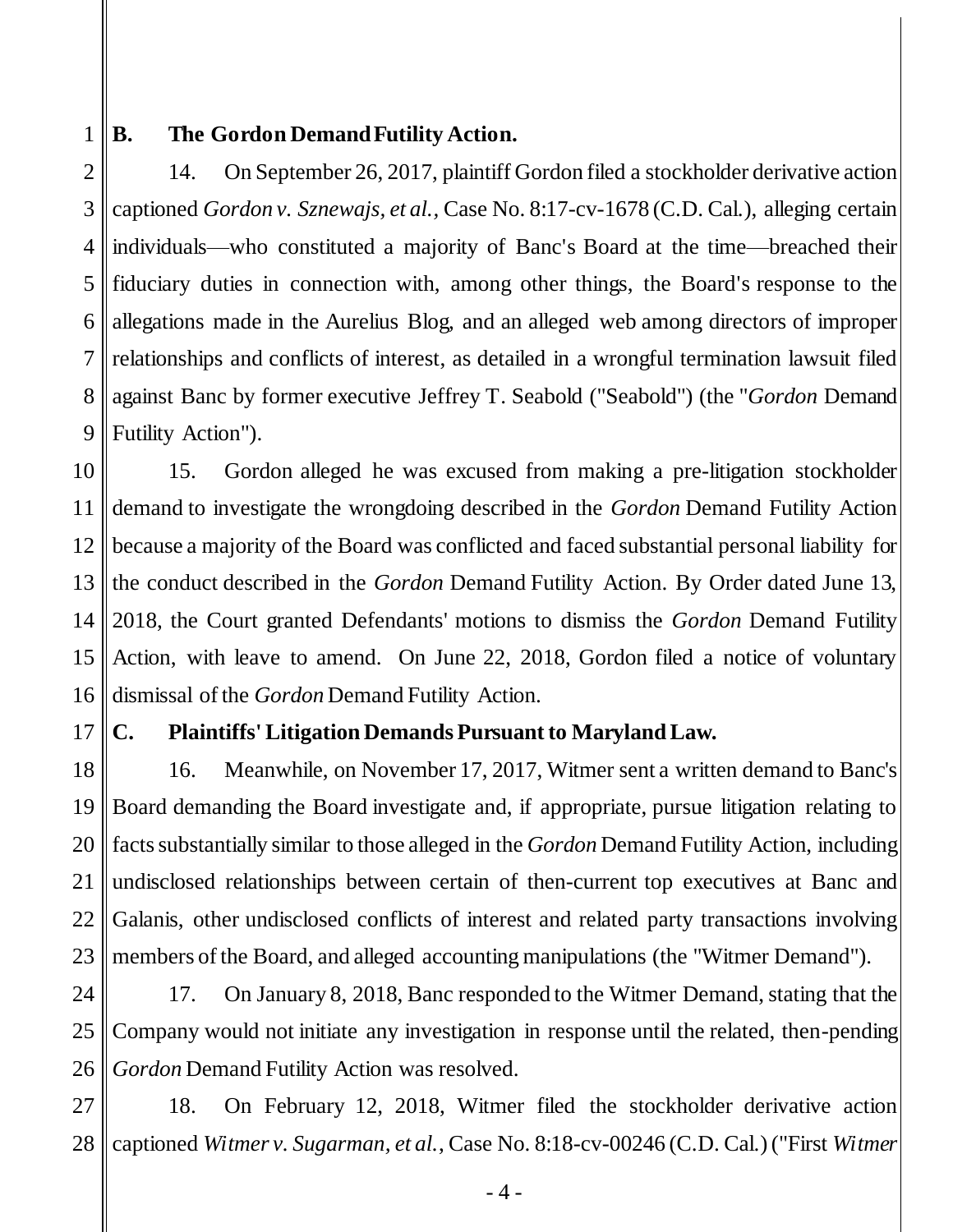1 2 3 Demand Refused Action") alleging wrongful refusal of the Witmer Demand. By Order dated August 23, 2018, the Court granted Banc's motion to dismiss the First *Witmer* Demand Refused Action.

4 5 6 7 8 9 19. On May 22, 2018, Donald Johnston sent a written demand to Banc's Board demanding that the Board investigate, address, remedy and commence proceedings against certain of the Company's current and former officers and directors for breach of fiduciary duties, violations of sections 10(b) and 20(a) of the Securities Exchange Act of 1934 related to the Company's internal controls and the alleged improper relationship between Banc's then current top executives, its Board, and Galanis (the "Johnston Demand").

10 11 12 13 14 15 20. On July 3, 2018, after the *Gordon* Demand Futility Action was voluntarily dismissed, Gordon sent a written demand to Banc's Board demanding that the Board commence a good faith investigation into allegations of misconduct by certain current and former officers and directors and requested the Board take appropriate steps to remedy the identified breaches of fiduciary duty and remedy Banc's weak internal controls (the "Gordon Demand").

16 17 21. On September 5, 2018, Johnston wrote to Banc requesting information relating to the purported investigation by the Board into the stockholder demands.

18 19 20 21 22 22. On January 4, 2019, Banc responded separately to the Witmer Demand, the Johnston Demand, and the Gordon Demand, and rejected each of them (the "Rejection Letters"). The Rejection Letters stated that Banc had investigated the subject matters raised in the demands and determined it would not be in the best interest of the Company to pursue the claims alleged or implement any additional remedial measures at the time.

23 24 25 26 23. On January 24, 2019, Gordon wrote the Board requesting documents demonstrating the Board's process and conclusions in reaching its decision to reject the stockholders' demands. On February 25, 2019, Johnston wrote Banc similarly requesting such books and records. Banc declined to produce the requested books and records.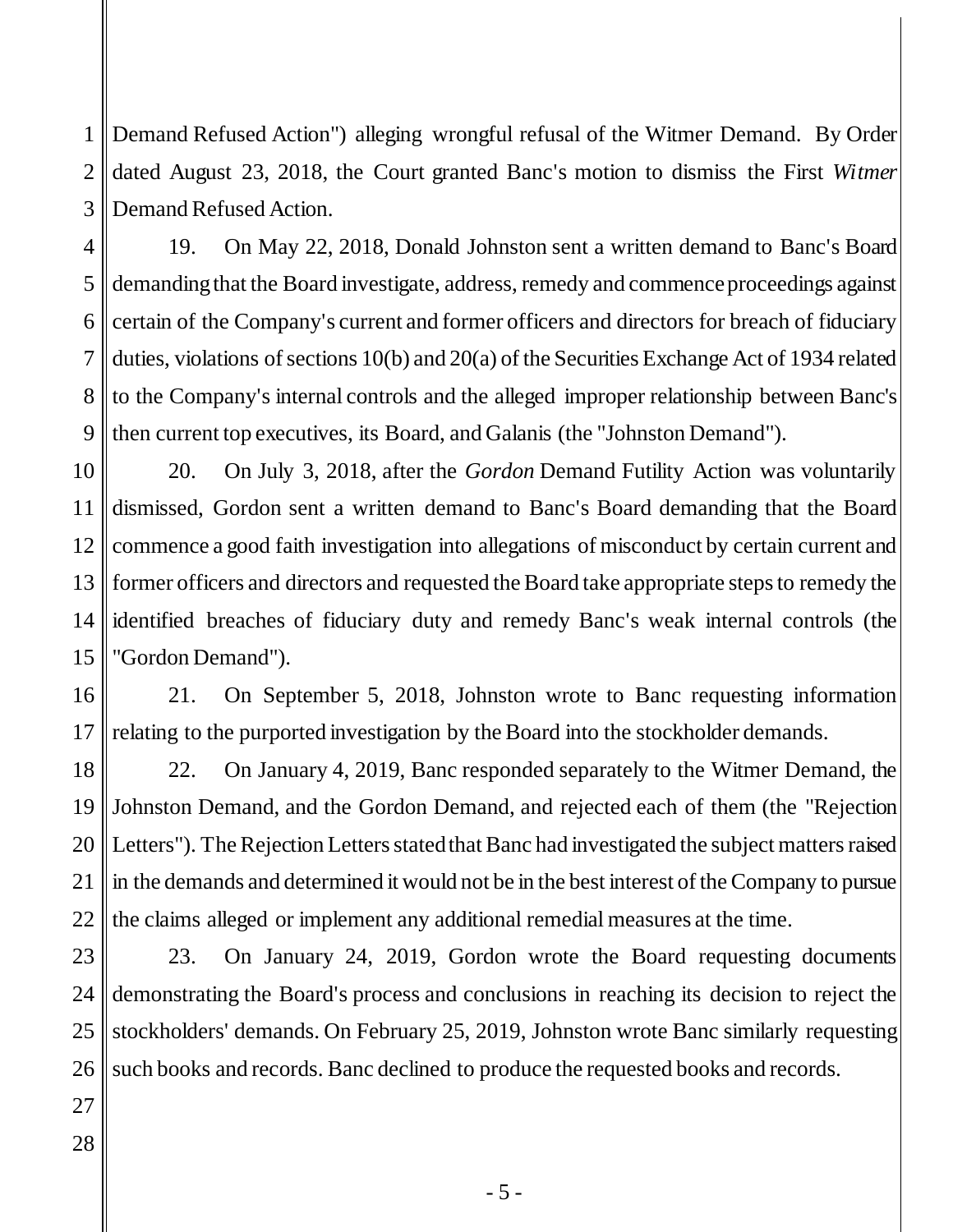#### 1 **D. The Demand Refused Actions.**

2 3 4 5 6 24. On April 2, 2019, Gordon filed a stockholder derivative action in this Court captioned *Gordon v. Bennett, et al.*, Case No. 8:19-cv-00621-DMG-DFM (the "*Gordon*  Demand Refused Action"), alleging Defendants violated their fiduciary duties in connection with the misconduct described in the Gordon Demand and further alleging the Board's decision to reject the demand was improper under Maryland law.

7 8 9 10 11 25. On June 10, 2019, Johnston also filed a stockholder derivative action in this Court, captioned *Johnston v. Sznewajs, et al.*, Case No. 8:19-cv-01152-AG-DFMx, similarly alleging breaches of fiduciary duty arising from substantially the same misconduct as that alleged in the *Gordon* Demand Refused Action (the "*Johnston* Demand Refused Action").

12 13 14 15 26. On June 24, 2019, Witmer filed a stockholder derivative action in this Court, captioned *Witmer v. Sugarman, et al.*, Case No. 2:19-cv-05488-AG-DFMx, also alleging misconduct substantially similar to that alleged in the *Gordon* Demand Refused Action and the *Johnston* Demand Refused Action ("Second *Witmer* Demand Refused Action").

16 17 18 19 20 21 27. On September 23, 2019, Judge Andrew J. Guilford entered an order approving the parties' stipulation to consolidate the *Gordon* Demand Refused Action*, Johnston*  Demand Refused Action, and the Second *Witmer* Demand Refused Action (the consolidated action is referred to as the "Action"), and appointing Schubert Jonckheer & Kolbe LLP and Robbins LLP as co-lead counsel. *See Gordon* Demand Refused Action, ECF Nos. 56-57.

22 23 24 25 26 27 28 28. In or about October 2019, Plaintiffs' Counsel became aware of a lawsuit filed on October 15, 2019 by former Banc CEO Sugarman and the Steven and Ainslee Sugarman Living Trust against Banc and certain of its current and former officers and directors, captioned *Sugarman, et al. v. Benett, et al.*, No. 19-STCV-36697 (Superior Court for the County of Los Angeles). On November 15, 2019, Gordon, Johnston and Witmer collectively sent another written litigation demand to Banc regarding additional potential misconduct which had recently come to light in that lawsuit.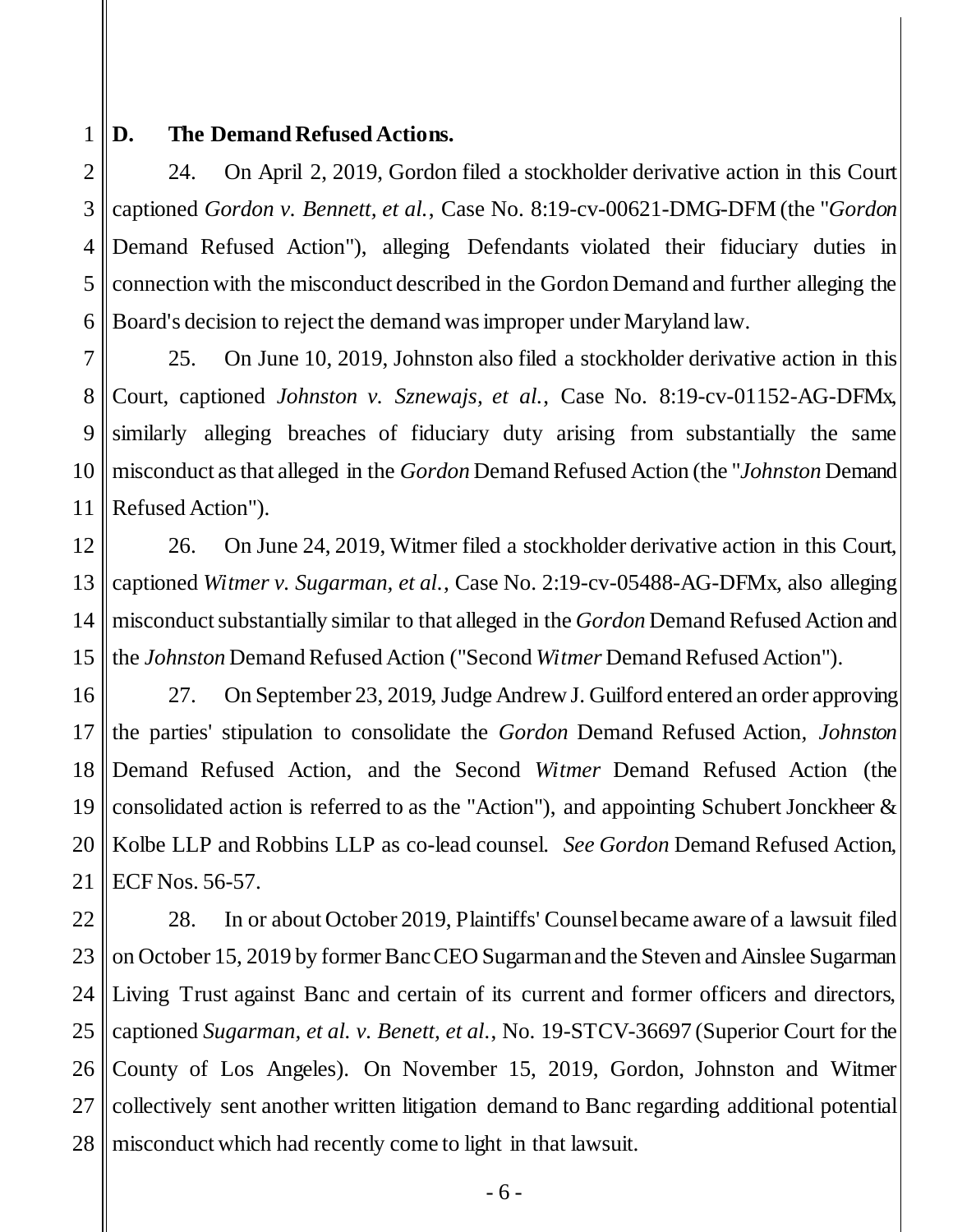1 2 3 4 5 6 29. The November 15, 2019 litigation demand requested that the Board investigate and take appropriate action to remedy, among other alleged wrongdoing, potentially improper kickbacks, undisclosed conflicts of interest, and retaliation against whistleblowers, and that when wrongdoing was directly reported internally to defendant Karish, as a member of the Audit Committee, Karish failed to make any report or conduct any follow up.

7 8 9 10 11 12 30. On November 22, 2019, Plaintiffs filed a Verified Consolidated Shareholder Derivative Complaint ("Consolidated Complaint"). In the Consolidated Complaint, Plaintiffs alleged that Banc's officers and directors made false and misleading statements in connection with the Galanis allegations and Banc's related disclosures. Plaintiffs further alleged that, based on Banc's own admissions in early 2017, Banc's internal controls suffered from material weaknesses, which were the responsibility of the Board.

13 14 15 16 17 18 31. Based on the allegations made in wrongful termination lawsuits filed by former executives of Banc, including Seabold and Heather Endresen, Plaintiffs further alleged that Banc manipulated its financial disclosures, Banc's Board and management suffered from undisclosed conflicts of interest, and there were improper workplace activities at Banc. Plaintiffs alleged that their demands for Board action on these allegations were wrongfully refused by the Board based on an insufficient and conflicted investigation.

19 20 21 22 32. On December 6, 2019, the parties submitted to the Court a stipulation (the "December 6 Stipulation") that provided a briefing schedule for Defendants' anticipated motions to dismiss the Action. On December 9, 2019, the Court entered an order approving the December 6 Stipulation.

23 24 33. Shortly after the Court approved the December 6 Stipulation, the parties commenced negotiations to settle the Action.

25

### **E. The Settlement Negotiations.**

26 27 28 34. After the decision was made by the Parties to explore settlement, Plaintiffs' Counsel requested from Banc and obtained Banc's confidential, internal policies reflecting its relevant internal controls and policies. Plaintiffs' counsel thoroughly analyzed Banc's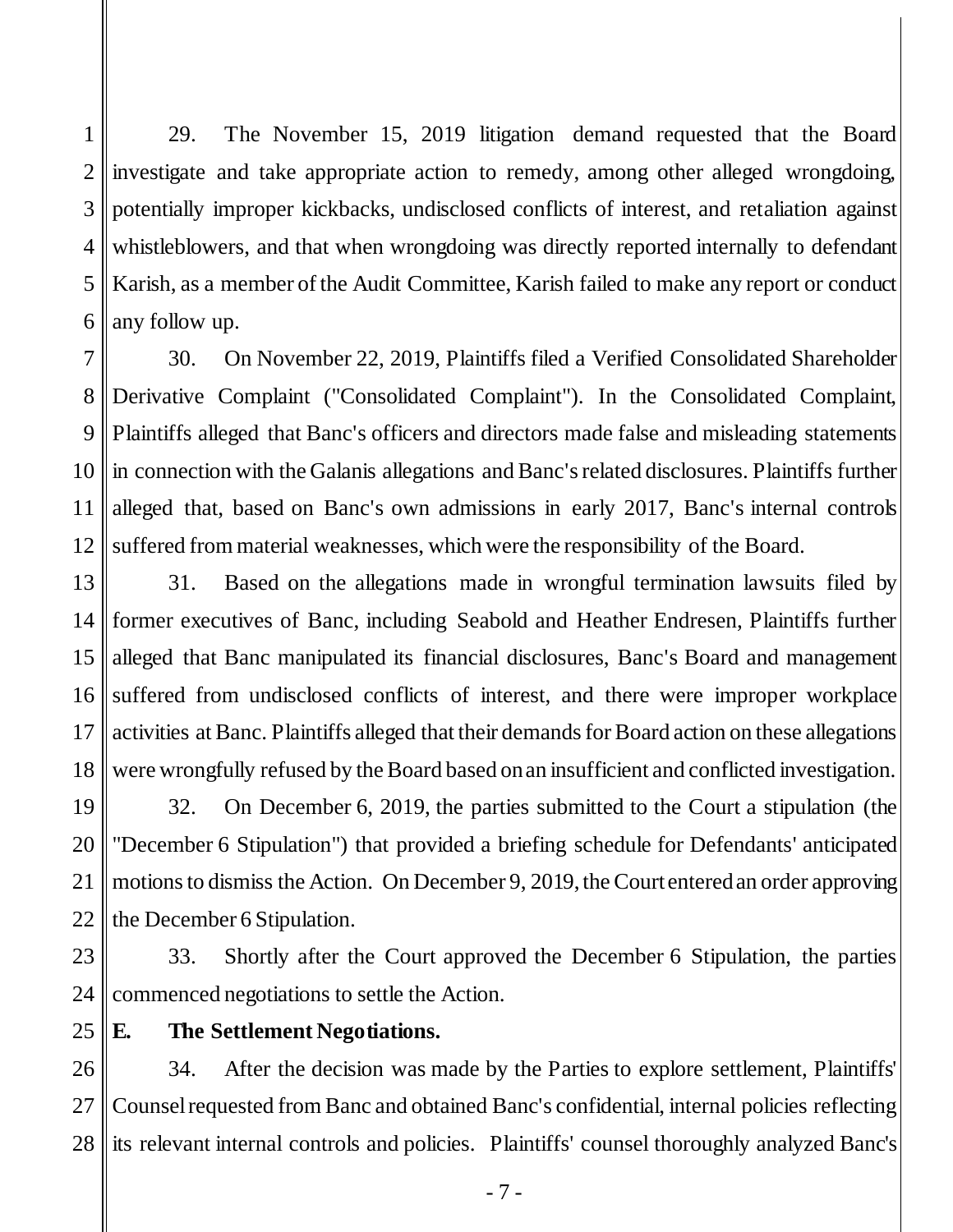1 2 3 corporate governance, reviewed industry best practices for similar financial institutions, and then proposed a slate of thorough corporate governance reforms that could strengthen the Company's internal controls and form a basis for a settlement of the Action.

4 5 6 7 8 9 35. The Parties thereafter engaged in extensive and protracted arm's-length negotiations regarding the corporate governance reforms, which included numerous phone calls and emails, and several settlement proposals and counterproposals over the course of many months. As the negotiations progressed, the Parties regularly sought, and the Court granted, extensions to the proposed briefing schedule regarding responses to the Consolidated Complaint to accommodate the ongoing negotiations.

10 11 12 13 36. After significant and contentious arm's-length negotiations extending over many months, the Parties reached agreement on the substantive corporate governance terms of the proposed Settlement, which were memorialized in a Memorandum of Understanding ("MOU") dated April 6, 2021.

14 15 16 37. After signing the MOU, the Parties commenced negotiations relating to the attorneys' fees and expenses to be paid to Plaintiffs' Counsel in recognition of the benefits conferred on Banc through the governance reforms, but no agreement could be reached.

17 18 19 20 38. The Parties agreed instead that, in connection with the Court approval process required pursuant to Rule 23.1, Plaintiffs' Counsel would file a motion with the Court requesting that the Court make an award to Plaintiffs' Counsel of attorneys' fees and expenses in recognition of the benefits conferred upon Banc through the Settlement.

21

# **F. The Settlement Terms.**

22 23 39. The Settlement confers substantial benefits on Banc through several corporate governance reforms ("Reforms") which target the alleged wrongdoing.

24 25 26 27 28 40. **Credit for Two New Independent Directors:** Banc acknowledges that the filing and maintenance of Plaintiffs' stockholder derivative actions, and the service of Plaintiffs' litigation demands, were substantial and material factors contributing to ongoing changes to the Board composition, including the recent appointment of two independent directors, James A. Barker and Andrew Thau. These independent directors were appointed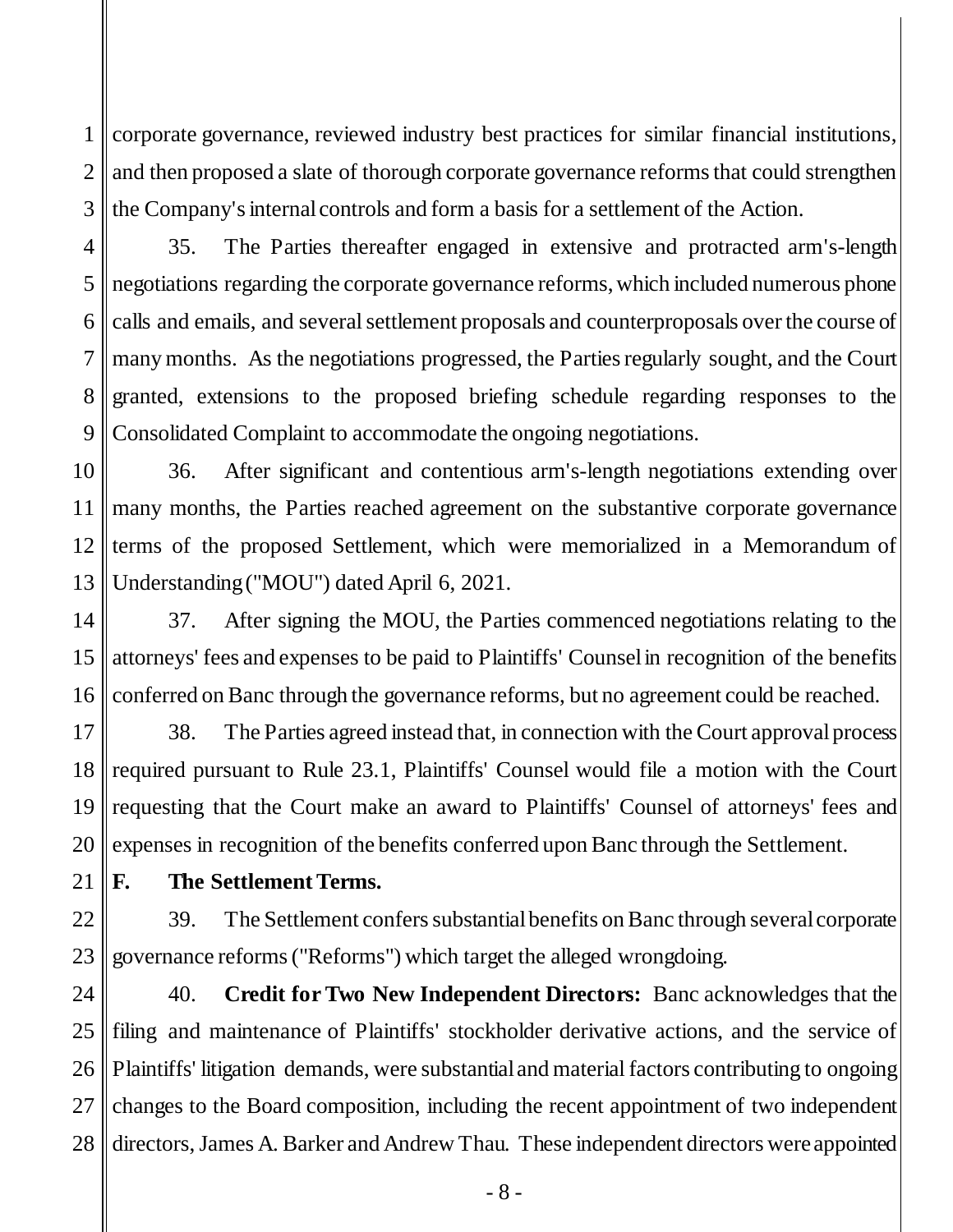1 2 to the Board in November 2019, just as defendant Halle Benett's retirement became effective.

3 4 5 6 41. **Formal Whistleblower Policy:** Banc agreed adopt a new stand-alone comprehensive Whistleblower Policy ("Whistleblower Policy") that sets forth in one document Banc's policies and procedures for employees to submit anonymous whistleblower reports and how such reports will be addressed.

7 8 9 10 11 12 13 14 15 16 17 18 42. **Credit for Enhancements to Code of Ethics:** Banc acknowledges that the filing and maintenance of Plaintiffs' stockholder derivative actions, and the service of Plaintiffs' litigation demands, were substantial and material factors contributing to Banc's decision to revise its Code of Ethics in the following ways: (1) Section 1.3 of the Code (titled "Reporting Violations of the Code"), was amended to provide that reports under this provision may also be made pursuant to the Whistleblower Hotline and to provide the telephone and online reporting mechanisms provided by the Whistleblower Hotline; (2) Section 3.2 (titled "Waivers") was amended to provide that (a) requests for waiver should be directed through the General Counsel and (b) any waiver granted to directors or executive officers, the reasons therefor, and any changes to the Code applicable to directors or executive officers, shall be disclosed in a Form 8-K filed with the U.S. Securities and Exchange Commission or posted to the Company's internet website.

19 20 21 22 43. **Mandatory Attendance at Shareholder Meetings:** Each member of the Board shall attend each annual stockholder meeting in person or by videoconference, teleconference, or other virtual means, unless he or she is unable to attend after reasonable, good-faith efforts, and informs the Board of his or her reasons for not attending.

23 24 25 26 44. These Reforms, which are set forth in full in Exhibits A-B to the Amended Stipulation, lay the foundation for restoring investor confidence in the Company going forward. Indeed, as part of the Settlement, the Board of Banc acknowledges and agrees that the Reforms confer substantial benefits on Banc.

27 28 45. In the Final Approval Memorandum filed herewith, Plaintiffs set forth the legal and corporate governance authority recognizing the significance of these corporate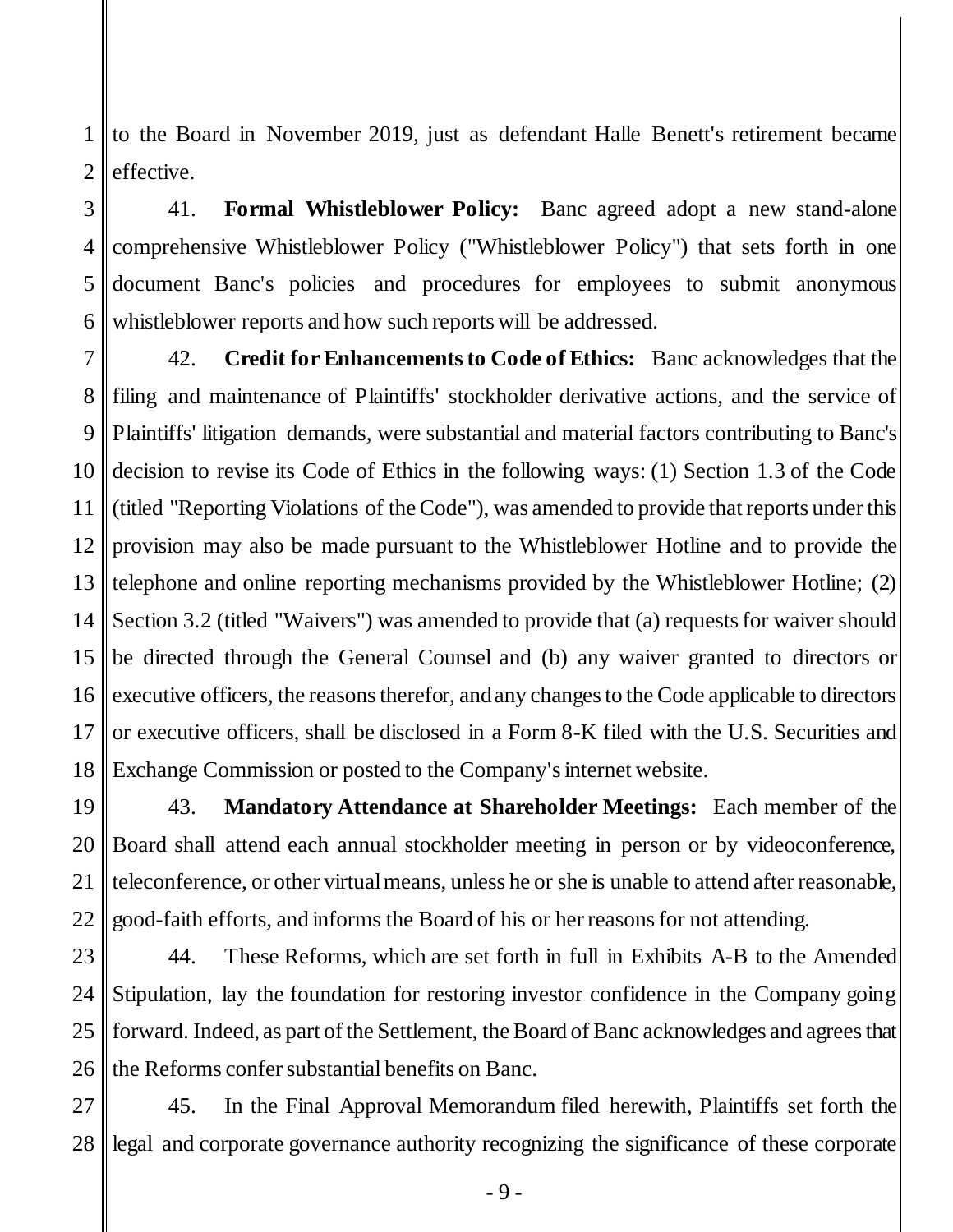1 2 3 governance reforms. Weighed against the substantial risk that continued litigation would yield no benefit for Banc, the recovery here is outstanding, and well within the range of what is fair, reasonable, and adequate.

4

# **G. The Settlement Merits Final Approval.**

5 6 7 8 9 46. The Settlement provides immediate and substantial benefits to Banc that directly address the wrongdoing alleged and attempt to prevent a future recurrence thereof. As discussed in the Final Approval Memorandum, it merits final approval pursuant to the factors applied by the Ninth Circuit for evaluating settlements in representative actions like this shareholder derivative action.

10 11 12 13 14 15 16 17 18 19 47. Although Plaintiffs' Counsel believe that the derivative claims are meritorious, liability was by no means a foregone conclusion. Had Plaintiffs continued to litigate, they would have faced several pre-trial motions designed to eliminate or curtail their claims, including motions to dismiss for failing to adequately allege that their demands were wrongfully refused. Even if Defendants' anticipated motions to dismiss were denied, continued litigation would be extremely complex, costly, and of substantial duration. And significant risks remained in getting past any subsequent motions for summary judgment, and obtaining a favorable judgment after trial. Presuming liability was established, the amount of recoverable damages would still have posed significant issues. The Settlement eliminates these and other risks of continued litigation.

20 21 22 23 24 25 26 27 48. The Settlement merits final approval because: (a) the Settlement confers substantial benefits on Banc in the form of corporate governance reforms, relief recognized by Courts as forming a favorable and desirable basis for the settlement of stockholder derivative claims; (b) Plaintiffs faced significant litigation risks, in particular Defendants' anticipated motions to dismiss under Rules 23.1 and 12(b)(6); (c) even if Plaintiffs had defeated the anticipated motions to dismiss, continued litigation promised to be complex, expensive and lengthy, including likely post-trial motions and appeals; and (d) the Settlement was negotiated between well-informed, experienced counsel with a firm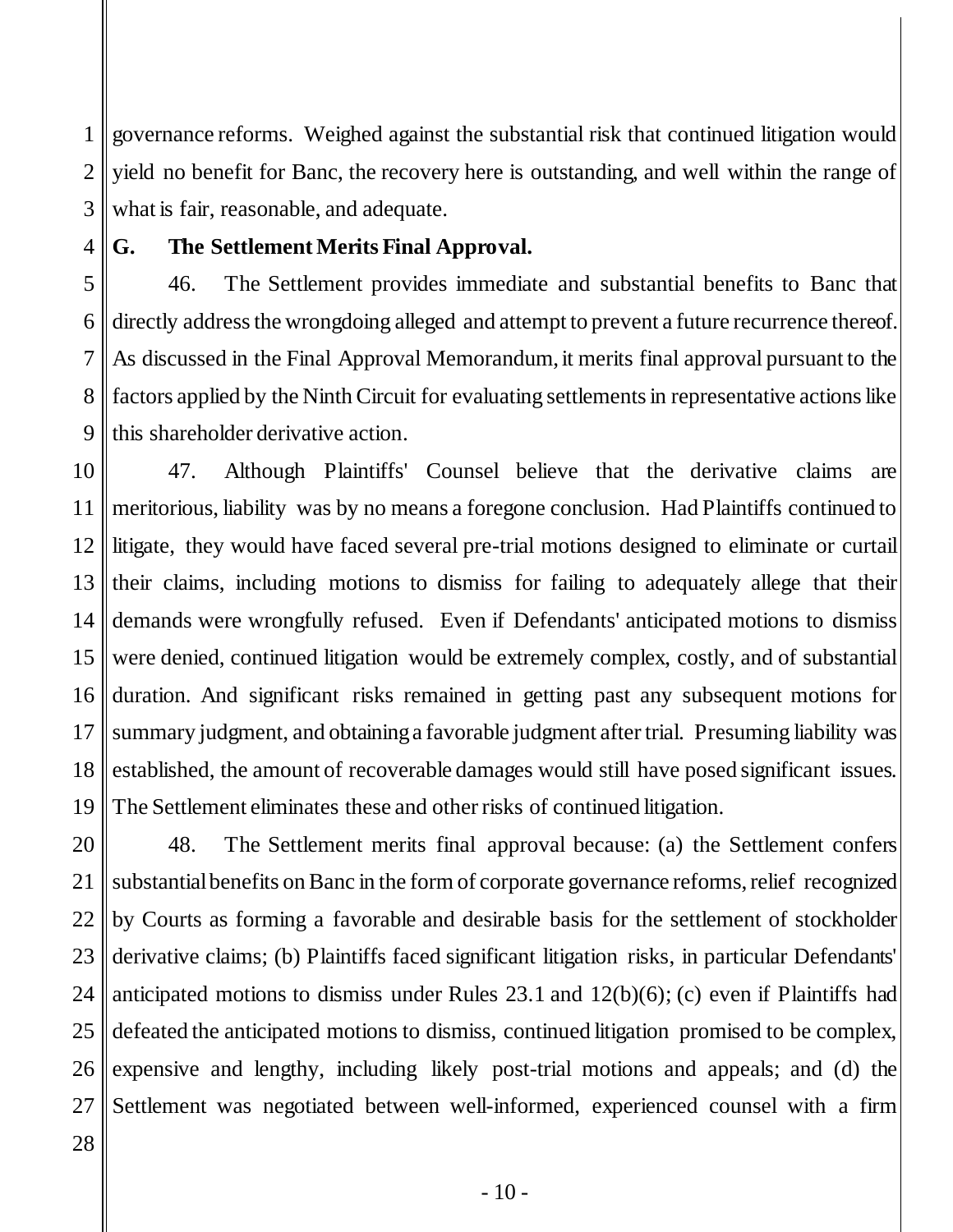1 2 understanding of the strengths and weaknesses of the claims and defenses asserted, and is the product of protracted bargaining.

3

#### **H. SJK's Lodestar and Expenses.**

4 5 6 7 8 9 10 11 49. In addition to filing their motion for final approval of the Settlement, Plaintiffs' Counsel also move for an award of attorneys' fees and reimbursement of expenses in the total amount of \$1.5 million, to be paid by Banc's insurers pursuant to the Stipulation of Settlement. Detailed below is lodestar and expense information for my firm, SJK, presented in support of that motion. Lodestar and expense information for the other Plaintiffs' Counsel (Co-Lead Counsel Robbins LLP and Holzer & Holzer LLP) is set forth in their respective declarations, filed contemporaneously herewith. A compilation of the data from all three declarations in support of the requested award is set forth below.

12 13 14 15 16 17 18 19 20 21 22 23 24 50. In its capacity as Co-Lead Counsel, SJK engaged in multiple tasks that resulted in the successful resolution of the Action. SJK's work included, among other things: (a) conducting pre-suit/pre-demand investigation and analyses, including reviewing Banc's press releases, public statements, SEC filings, and public reports and advisories about the Company, and drafting complaints; (b) consulting with an accounting expert regarding Plaintiffs' allegations regarding improper accounting practices concerning employee bonus accrual; (c) researching the applicable Maryland law with respect to potential derivative claims and defenses thereto; (d) drafting litigation demands directed to Banc's Board; (e) monitoring developments in the related Securities Action, in addition to multiple related lawsuits between Banc and certain former executives and directors; (f) reviewing and analyzing Banc's internal corporate governance documents and comparing Banc's policies with best practices of comparable companies; (g) preparing a joint settlement demand, and (h) negotiating the Settlement.

25 26 27 51. SJK also worked on drafting the Stipulation of Settlement and all filings in support of preliminary and final approval. However, such work has not been included in my firm's lodestar submitted for the Court's consideration.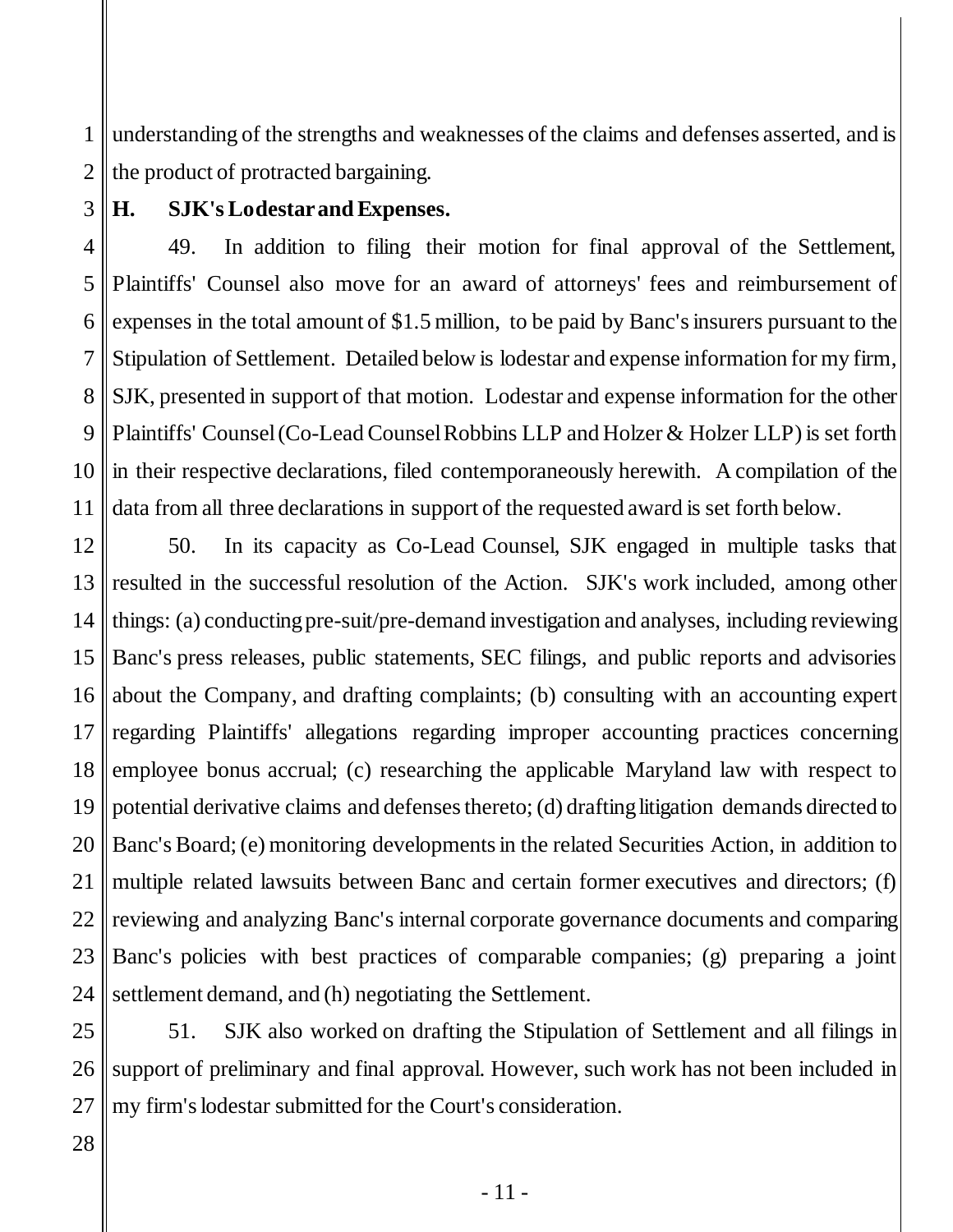1 2 3 4 5 52. My firm undertook this representation on a wholly contingent basis, with the understanding that we would receive no compensation, and our expenses would not be reimbursed, unless our efforts resulted in the recovery of a substantial benefit for Banc. None of the attorneys' fees and expenses submitted to this Court have been paid from any source or have been the subject of any prior request or award in any litigation.

6 7 8 9 10 11 12 53. Included in the application is my firm's reported lodestar from the period February 10, 2017 through February 6, 2018, during which time my firm prepared and then prosecuted the *Gordon* Demand Futility Action, which preceded this consolidated action. *Gordon v. Sznewajs*, No. 8:17-cv-01678-CJC-DFM. As described above, the *Gordon* Demand Futility Action was based on the same essential facts and circumstances at issue in this consolidated demand refused action, except Plaintiff Gordon alleged that making a demand on the Banc Board to bring the asserted claims was excused for futility.

13 14 15 16 17 18 19 20 54. I have included only such time from the *Gordon* Demand Futility Action spent investigating the allegations and filing the original complaint and the amended complaint in the *Gordon* Demand Futility Action. Excluded from this date range is all time spent after my firm filed the amended complaint in the *Gordon* Demand Futility Action, including all work done litigating the motion to dismiss. Specifically, I have excluded all lodestar incurred between February 7, 2018 (the day after the amended complaint was filed in the *Gordon* Demand Futility Action) and June 25, 2018 (the day the *Gordon* Demand Futility Action was voluntarily dismissed), amounting to a total of \$83,142.00.

21 22 23 24 25 55. I respectfully submit that the reported lodestar incurred by SJK during the designated date range in litigating the *Gordon* Demand Futility Action should be included for purposes of Plaintiffs' Counsel's motion for an award of attorneys' fees in this consolidated demand refused action, as such lodestar was necessarily incurred and instrumental to subsequent litigation efforts in this consolidated demand refused action.

26 27 56. From the February 10, 2017 inception of SJK's pre-filing investigation into the alleged wrongdoing at issue in this litigation through April 6, 2021, when the Settling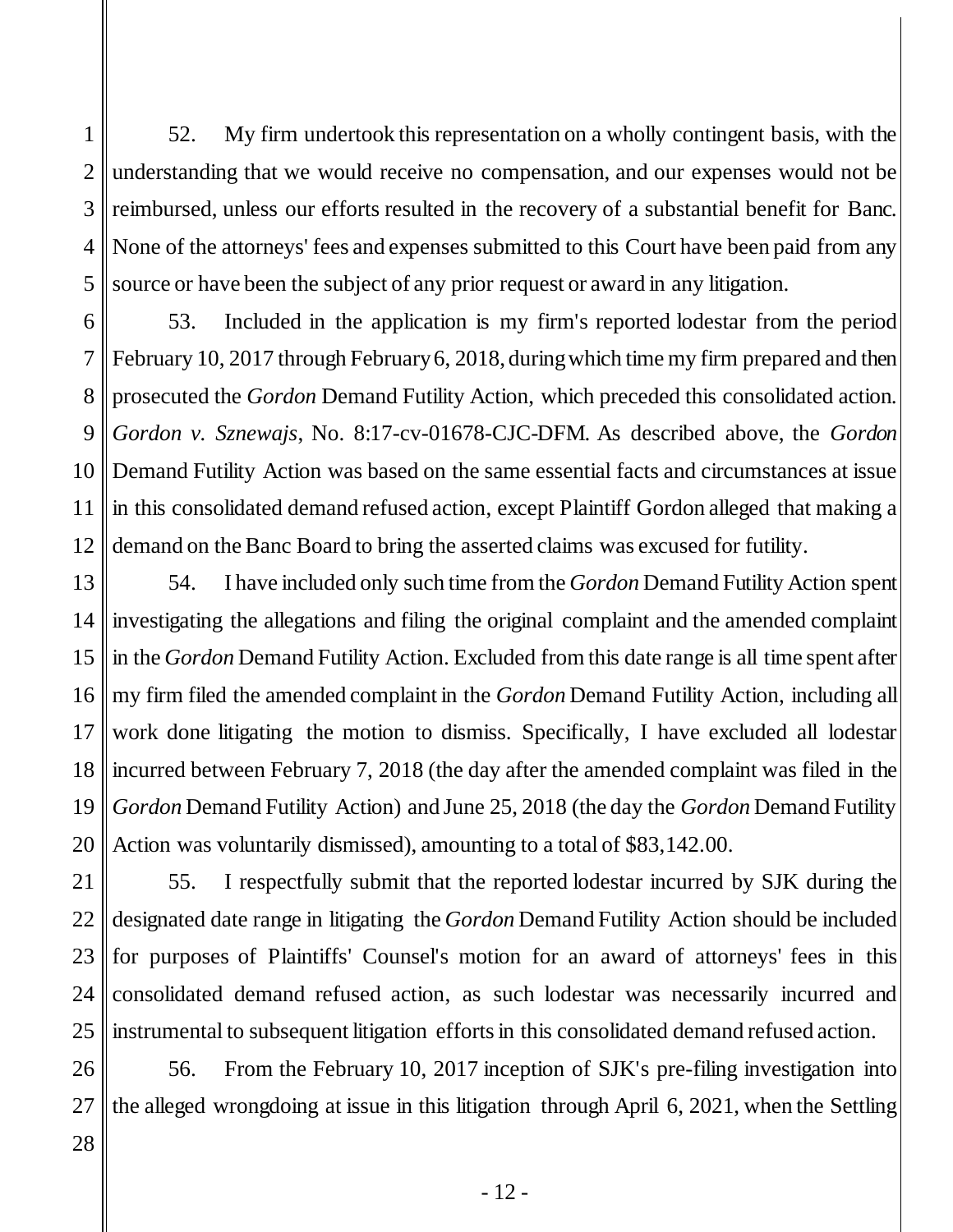Parties executed the MOU documenting the substantive terms of the Settlement, SJK devoted 547.2 hours to the litigation, representing total lodestar of \$426,376.00.

57. Attached hereto as Exhibit 7 is the SJK firm resume. The chart below summarizes the total hours, hourly rates, and lodestar of each attorney and professional support staff employee who worked on this matter:

| <b>Timekeeper</b>      | Rate  | <b>Hours</b> | Lodestar     |
|------------------------|-------|--------------|--------------|
| Robert Schubert (P)    | \$950 | 33.2         | \$31,540.00  |
| Willem Jonckheer $(P)$ | \$800 | 443.3        | \$354,640.00 |
| Dustin Schubert (P)    | \$650 | 45.6         | \$29,640.00  |
| Noah Schubert (P)      | \$650 | 3.2          | \$2,080.00   |
| Cassidy $Kim (A)$      | \$420 | 15.8         | \$6,636.00   |
| Sara Kahan (PL)        | \$200 | 4.2          | \$840.00     |
| Total                  |       | 545.3        | \$425,376.00 |

58. SJK's lodestar reported above was prepared from contemporaneous, daily time records prepared and maintained by the firm. SJK's hourly rates are the firm's usual and customary rates. These rates are set based on market rates for attorneys of comparable skill and experience, and they have been approved by federal and state courts throughout the nation.

59. Set forth in paragraphs 60 through 62 below is a detailed breakdown of the hours spent by my firm during three distinct phases on the case, in particular: (a) pre-filing investigation of the claims leading up to the filing of Gordon's initial demand refused complaint filed in this action, including time incurred in the *Gordon* Demand Futility Action as described above (February 10, 2017 through April 2, 2019); (b) litigation activity in the demand refused action following the filing of Gordon's initial complaint and through consolidation with the *Johnston* and *Witmer* actions (April 3, 2019 through December 11, 2019); and (c) settlement negotiations leading to the negotiation and signing of the MOU (December 12, 2019 through April 6, 2021).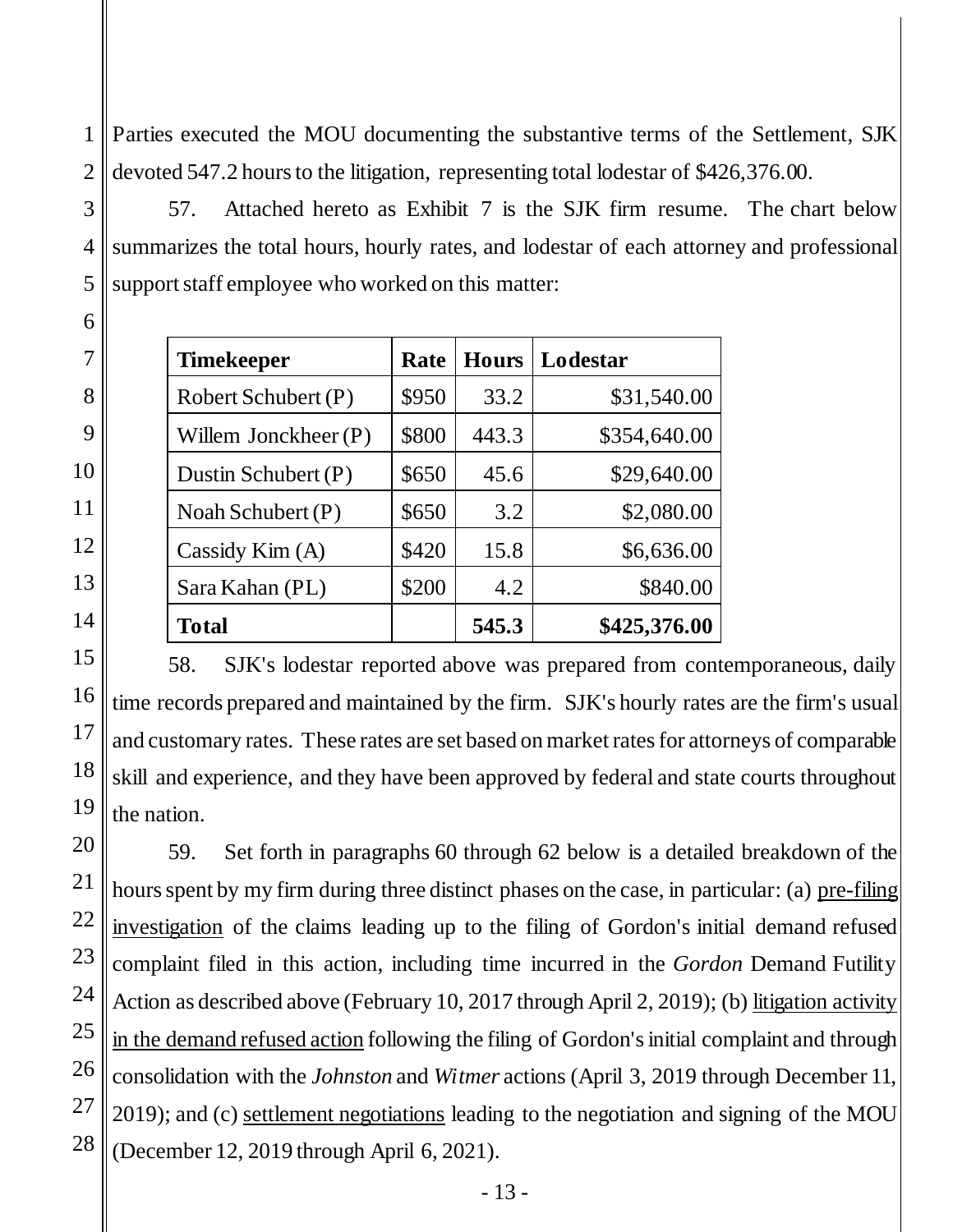1 2 3 2, 2019, along with a short description of the work done: 60. Pre-filing Investigation: The chart below describes the hours and lodestar  $\parallel$  incurred by each timekeeper at my firm during the period February 10, 2017 through April

| <b>Timekeeper</b>                               | Lodestar     | <b>Description of Work</b>                                                                                                                                                                                                                                                                                                                                                                                                                                                                                    |
|-------------------------------------------------|--------------|---------------------------------------------------------------------------------------------------------------------------------------------------------------------------------------------------------------------------------------------------------------------------------------------------------------------------------------------------------------------------------------------------------------------------------------------------------------------------------------------------------------|
| Robert Schubert (P)<br>(19.7 hours)             | \$18,715.00  | Review drafts of demand futility and demand<br>refused pleadings; conduct oversight<br>of<br>litigation strategy.                                                                                                                                                                                                                                                                                                                                                                                             |
| Willem Jonckheer (P)<br>$(210.8 \text{ hours})$ | \$168,640.00 | Manage overall litigation activities; research<br>factual background and draft demand futility<br>complaint and amended complaint; research<br>factually related cases; review drafts of<br>shareholder demand and correspond with<br>counsel for Special Litigation Committee;<br>research and draft demand refused complaint;<br>consult with accounting expert regarding<br>allegations; interact with defense counsel<br>regarding case management; confer with<br>counsel regarding litigation strategy. |
| Dustin Schubert $(P)$<br>(30.1 hours)           | \$19,565.00  | Research factual background and draft demand<br>futility complaint and amended complaint;<br>confer with counsel regarding demand refused<br>complaint; consult with counsel regarding case<br>management issues; research and review status<br>of factually related cases; confer with counsel<br>regarding litigation strategy.                                                                                                                                                                             |
| Noah Schubert (P)<br>(.1 hour)                  | \$65.00      | Confer with counsel regarding<br>litigation<br>demand.                                                                                                                                                                                                                                                                                                                                                                                                                                                        |
| Cassidy Kim (A)<br>$(15.8 \text{ hours})$       | \$6,636.00   | Research Maryland law regarding demand.                                                                                                                                                                                                                                                                                                                                                                                                                                                                       |
| Sara Kahan (PL)<br>$(1.9 \text{ hours})$        | \$380.00     | Administer court filings.                                                                                                                                                                                                                                                                                                                                                                                                                                                                                     |
| <b>Total Hours</b>                              | Lodestar     |                                                                                                                                                                                                                                                                                                                                                                                                                                                                                                               |
| 278.4 hours                                     | \$214,001.00 |                                                                                                                                                                                                                                                                                                                                                                                                                                                                                                               |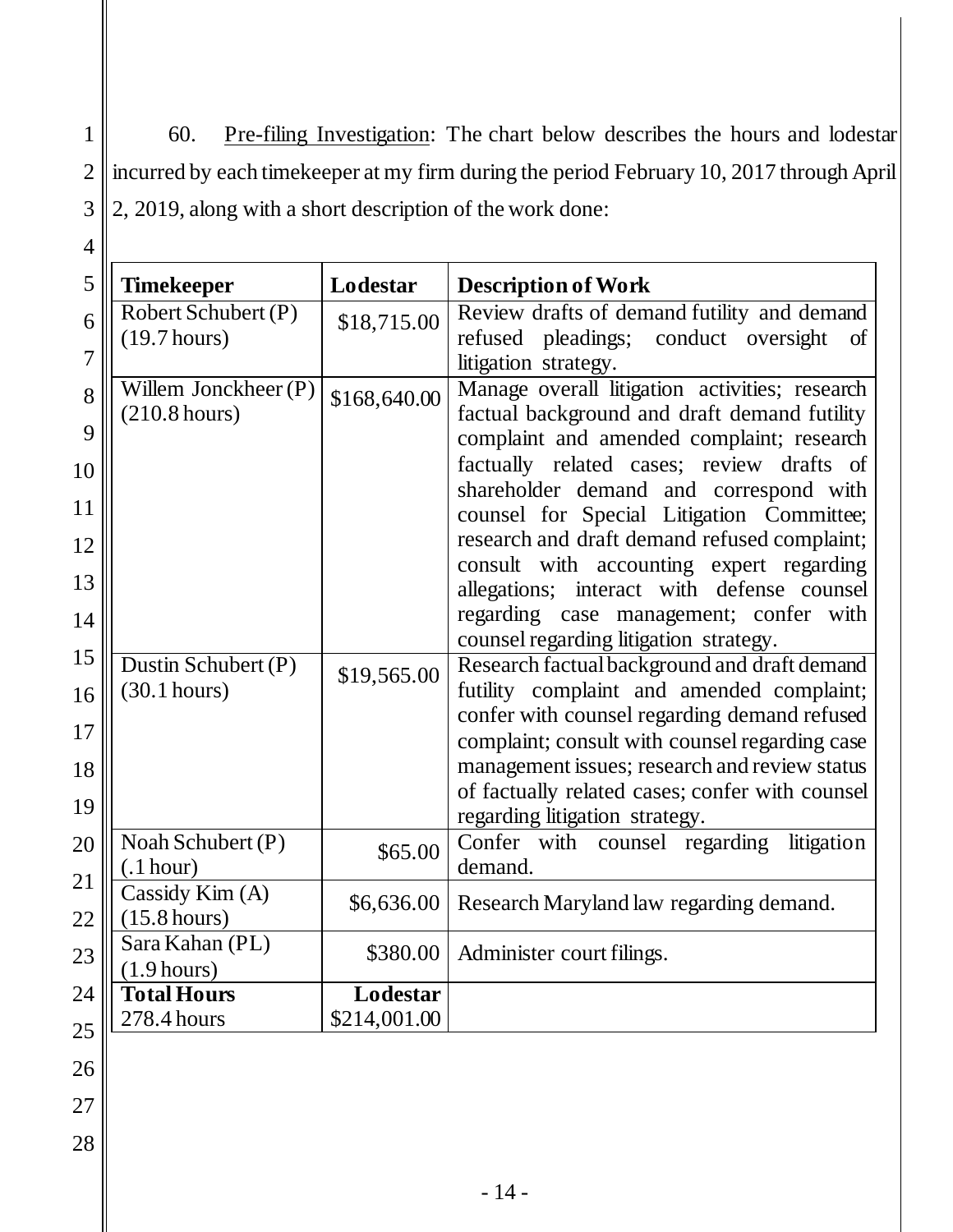1 2 3 61. Litigation Activity in the Consolidated Action: The chart below describes the hours and lodestar incurred by each timekeeper at my firm during the period April 3, 2019 through December 11, 2019, along with a short description of the work done:

| <b>Timekeeper</b>                               | Lodestar     | <b>Description of Work</b>                                                                                                                                                                                                                                                                                                                                                                                                                          |
|-------------------------------------------------|--------------|-----------------------------------------------------------------------------------------------------------------------------------------------------------------------------------------------------------------------------------------------------------------------------------------------------------------------------------------------------------------------------------------------------------------------------------------------------|
| Robert Schubert (P)<br>$(8.2 \text{ hours})$    | \$7,790.00   | Review drafts of pleadings; conduct oversight<br>of litigation strategy including consolidation.                                                                                                                                                                                                                                                                                                                                                    |
| Willem Jonckheer (P)<br>$(115.0 \text{ hours})$ | \$92,000.00  | Manage overall litigation activities; coordinate<br>litigation strategy regarding consolidation with<br>related cases; attend hearing regarding<br>consolidation; draft correspondence regarding<br>research<br>litigation<br>issues;<br>corporate<br>governance; review status of factually related<br>cases; draft additional shareholder demand and<br>confer with counsel re same; research and draft<br>consolidated demand refused complaint. |
| <b>Dustin Schubert</b><br>$(7.9 \text{ hours})$ | \$5,135.00   | Confer<br>with<br>regarding<br>counsel<br>case<br>management issues and litigation strategy.                                                                                                                                                                                                                                                                                                                                                        |
| Noah Schubert<br>$(1.2 \text{ hours})$          | \$780.00     | Confer with counsel regarding litigation<br>strategy.                                                                                                                                                                                                                                                                                                                                                                                               |
| Sara Kahan<br>$(2.3 \text{ hours})$             | \$460.00     | Administer court filings.                                                                                                                                                                                                                                                                                                                                                                                                                           |
| <b>Total Hours</b>                              | Lodestar     |                                                                                                                                                                                                                                                                                                                                                                                                                                                     |
| 134.6                                           | \$106,165.00 |                                                                                                                                                                                                                                                                                                                                                                                                                                                     |
|                                                 |              |                                                                                                                                                                                                                                                                                                                                                                                                                                                     |

19

20

21

22

 $\overline{4}$ 

62. Settlement Negotiations: The chart below describes the hours and lodestar incurred by each timekeeper at my firm during the period during the period December 12, 2019 through April 6, 2021, along with a short description of the work done:

| 23                  |                                                 |          |                                                                                                                                                                                             |
|---------------------|-------------------------------------------------|----------|---------------------------------------------------------------------------------------------------------------------------------------------------------------------------------------------|
| 24                  | <b>Timekeeper</b>                               | Lodestar | Description of Work                                                                                                                                                                         |
| 25                  | Robert Schubert (P)<br>(5.3 hours)              |          | \$5,035.00 Conduct oversight of settlement negotiations.                                                                                                                                    |
| $26$   <br>27<br>28 | Willem Jonckheer (P)<br>$(117.5 \text{ hours})$ |          | \$94,000.00 Conduct settlement negotiations with co-<br>counsel; research and develop corporate<br>governance proposals; negotiate terms of<br>settlement with defense counsel; confer with |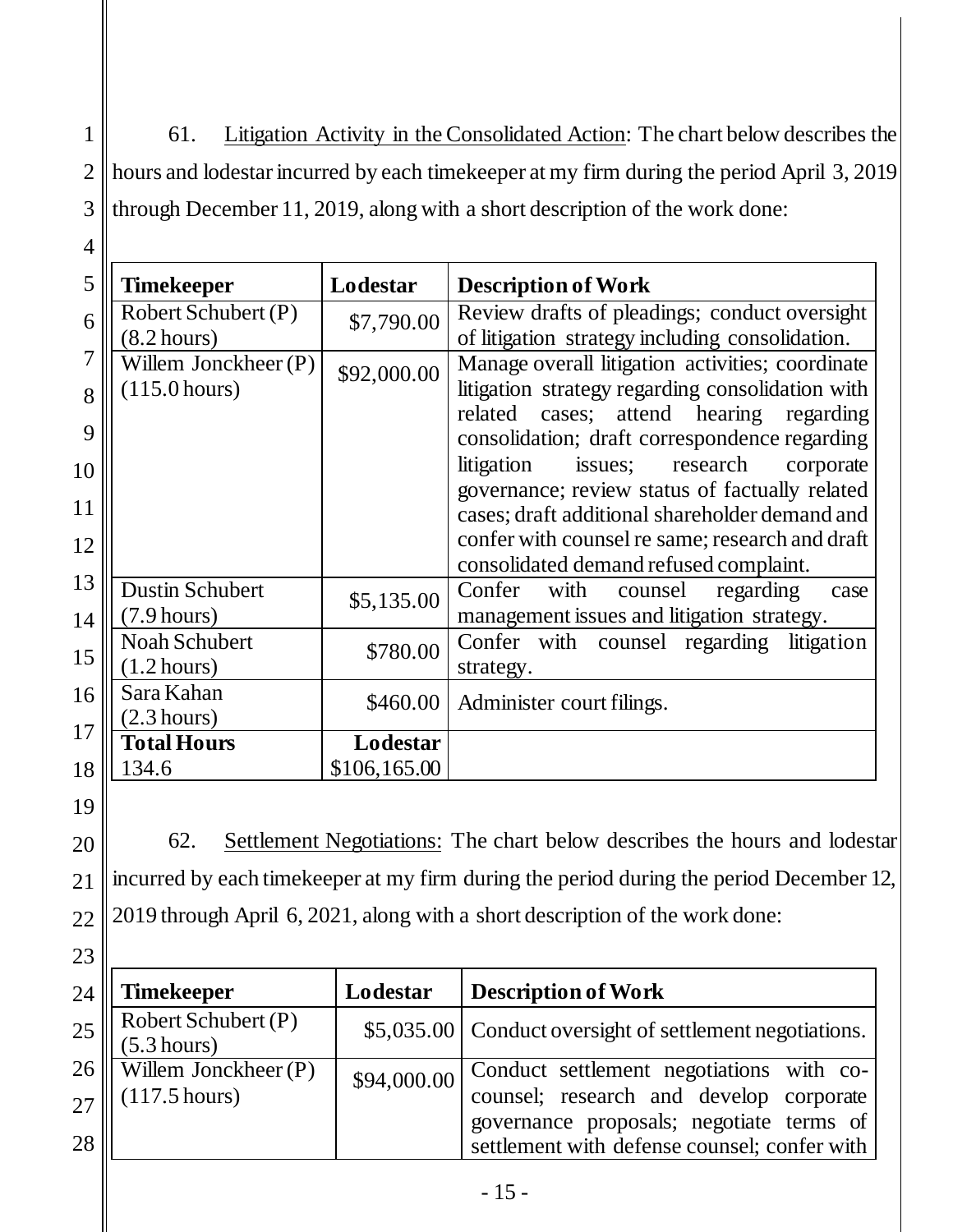|                |                                               |              | regarding settlement<br>counsel<br>strategy; |
|----------------|-----------------------------------------------|--------------|----------------------------------------------|
|                |                                               |              | manage court filings<br>regarding<br>case    |
| $\overline{2}$ |                                               |              | management schedule; draft MOU.              |
| $\overline{3}$ | Dustin Schubert (P)                           | \$4,940.00   | Confer with counsel regarding settlement     |
|                | $(7.6 \text{ hours})$                         |              | strategy and status.                         |
|                | $4 \sqrt{\sqrt{N \cdot N}}$ Noah Schubert (P) | \$1,235.00   | Confer with counsel regarding settlement     |
| 5              | $(1.9 \text{ hours})$                         |              | strategy and status.                         |
|                | <b>Total Hours</b>                            | Lodestar     |                                              |
| 6.             | 132.3                                         | \$105,210.00 |                                              |
|                |                                               |              |                                              |

7 8 9

17

18

19

20

21

22

23

24

25

26

27

28

10 11 12 13 14 15 16 63. As the partner responsible for performing most of my firm's work on the case, and supervising my firm's work, I reviewed SJK's time records to prepare this declaration. The purpose of this review was to confirm both the accuracy of the time entries and the necessity for, and reasonableness of, the time committed to the litigation. SJK has only submitted time through execution of the MOU, and therefore, in addition to certain time from the demand futility case as described above, has excluded all time spent: (a) negotiating attorneys' fees; (b) drafting and negotiating the Stipulation of Settlement; and (c) drafting motions in support of preliminary and final approval of the settlement and Plaintiffs' motion for final approval, and all related appearances.

64. Following this review, I believe that the time reflected in my firm's lodestar calculation as stated in this declaration is reasonable in amount and were necessary for the effective and efficient prosecution and resolution of the case. I can aver that the hours reported and the work they reflect were reasonably necessary to the successful commencement, prosecution, and settlement of the derivative claims.

65. SJK incurred a total of \$11,436.44 in unreimbursed expenses in connection with the prosecution of the entirety of the litigation, as summarized in the chart below:

| <b>Category of Expense</b> | Amount     |
|----------------------------|------------|
| Copy Charges               | \$911.60   |
| Database                   | \$1,939.78 |
| <b>Expert Fees</b>         | \$4,796.25 |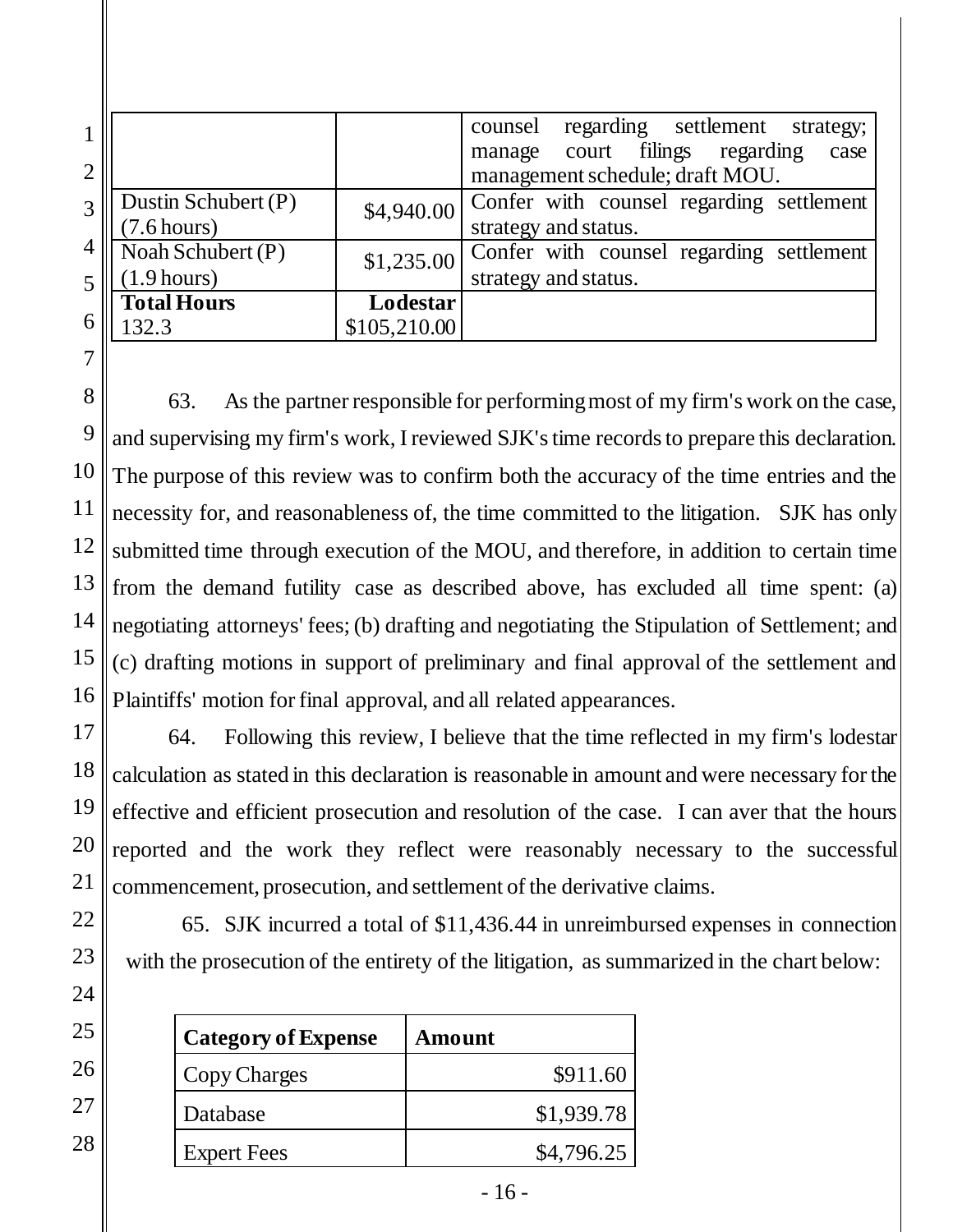| <b>Express Mail</b> | \$147.50    |
|---------------------|-------------|
| <b>Filing Fees</b>  | \$1,740.80  |
| Messenger           | \$287.75    |
| Travel              | \$1,612.76  |
| <b>Total</b>        | \$11,436.44 |

66. These expenses are reflected in records maintained by my firm in the ordinary course of business. These records are prepared from expense vouchers, invoices, and other billings records submitted contemporaneously as they are incurred. I have reviewed the expense records in detail and can aver that they were reasonably necessary for the effective and efficient pre-filing investigation, commencement, prosecution, and resolution of the derivative claims brought on behalf of Banc, and are reasonable in amount.

**I. The Collective Lodestar and Expenses of All Plaintiffs' Counsel.**

67. Based upon the compilation provided by each respective plaintiffs' firm that worked on this case, the total reported hours of Plaintiffs' Counsel are 2044.3 and the total lodestar of Plaintiffs' Counsel is \$1,265,628.50, as reflected below:

| <b>Law Firm</b>     | <b>Hours</b> | Lodestar       |
|---------------------|--------------|----------------|
| <b>SJK</b>          | 545.3        | \$425,376.00   |
| Robbins LLP         | 963.0        | \$485,911.25   |
| Holzer & Holzer LLP | 536.0        | \$353,341.25   |
| <b>Total</b>        | 2,044.3      | \$1,264,628.50 |

68. Based upon the compilation provided by each respective plaintiffs' firm, the total amount of unreimbursed expenses incurred by Plaintiffs' Counsel in connection with the prosecution of the litigation is \$20,528.51, as reflected below:

| <b>Law Firm</b> | <b>Expenses</b> |
|-----------------|-----------------|
| <b>SJK</b>      | \$11,436.44     |
| Robbins LLP     | \$4,470.23      |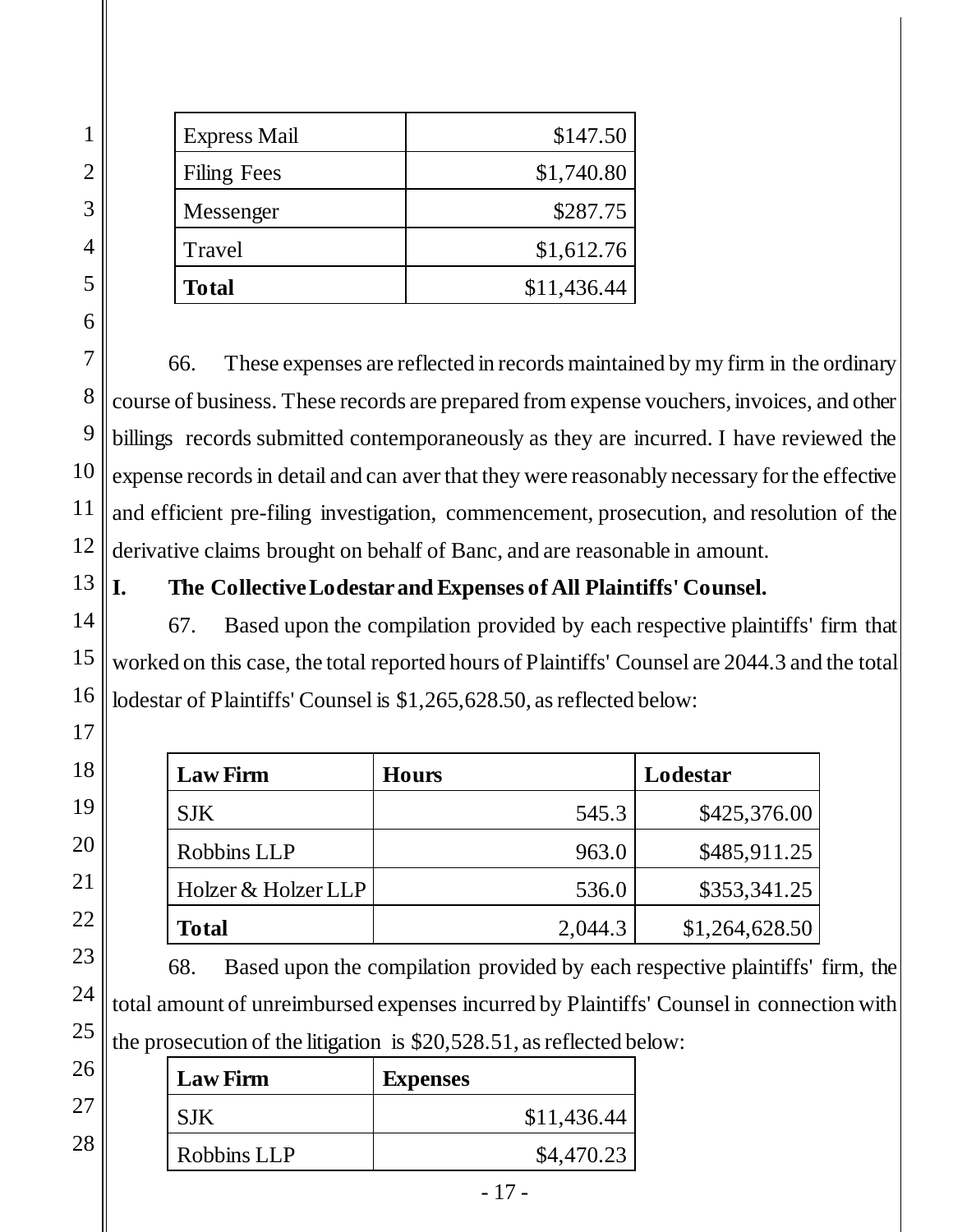| Holzer & Holzer LLP |  |
|---------------------|--|
| l`otal              |  |

3

1

2

# J. **The Requested Fee and Expense Award Should Be Approved.**

4 5 6 7 8 9 69. As set forth in the Fee and Expense Memorandum, Plaintiffs' Counsel are entitled to an award of attorneys' fees and reimbursement of expenses under the substantial benefit doctrine. In addition to the nature and value of the benefit obtained, which are explained in detail therein and in the Final Approval Memorandum, among the additional factors considered in the Ninth Circuit are the relative complexities of the litigation, the contingent nature of the fee, and the standing and ability of Plaintiffs' Counsel.

 $$4,621.84$ 

**Total** \$20,528.51

10 11 12 13 14 15 16 17 70. The requested fee award is fair and reasonable in light of the substantial benefits conferred upon Banc and its stockholders as a result of the Settlement and should be finally approved. Plaintiffs' Counsel achieved this result for Banc and its stockholders at significant risk to themselves of recovering no fee. Yet Plaintiffs' Counsel did not waver in their dedication to the interests of the Company and its stockholders, and invested the time and resources necessary to bring the Action to a successful conclusion. Plaintiffs' Counsel's standing and ability in shareholder derivative litigation further support the requested award.

18 19 20 71. In addition, as illustrated in the Fee and Expense Memorandum (at 8-10]), the requested fee and expense award is reasonable when compared to similar derivative actions which settled for similar relief.

21 22 23 24 72. While Plaintiffs' Counsel's application is based on the substantial benefit achieved, it is also supported by their collective lodestar, which was necessary and reasonably incurred. Plaintiffs' Counsel seek a modest multiplier on their lodestar of approximately 1.1, which is unquestionably reasonable, for the reasons discussed in the Fee and Expense Memorandum (at 12-15).

73. The following exhibits are attached hereto: